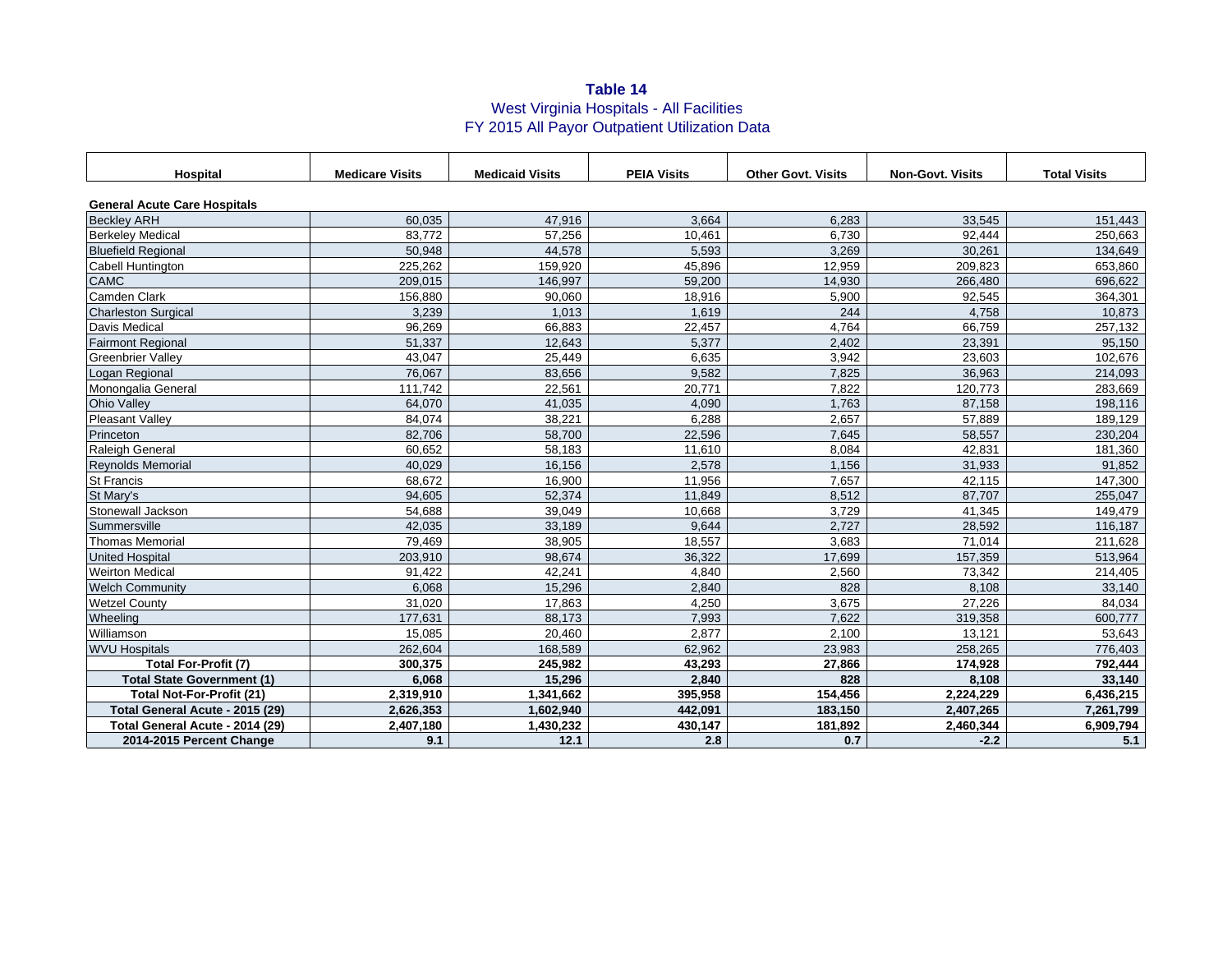## **Table 14** West Virginia Hospitals - All Facilities FY 2015 All Payor Outpatient Utilization Data

| Hospital                          | <b>Medicare Visits</b> | <b>Medicaid Visits</b> | <b>PEIA Visits</b> | <b>Other Govt. Visits</b> | <b>Non-Govt. Visits</b> | <b>Total Visits</b> |  |
|-----------------------------------|------------------------|------------------------|--------------------|---------------------------|-------------------------|---------------------|--|
| <b>Critical Access Hospitals</b>  |                        |                        |                    |                           |                         |                     |  |
| <b>Boone Memorial</b>             | 13.734                 | 17.367                 | 1.700              | 1.089                     | 21.138                  | 55,028              |  |
| <b>Braxton County</b>             | 19.448                 | 11.116                 | 3.233              | 778                       | 10.109                  | 44,684              |  |
| <b>Broaddus</b>                   | 8.814                  | 7.108                  | 1,462              | 387                       | 6,235                   | 24,006              |  |
| <b>Grafton City</b>               | 12.324                 | 11,695                 | 1,828              | 836                       | 9,156                   | 35,839              |  |
| <b>Grant Memorial</b>             | 3.874                  | 4,364                  | 3,145              | 968                       | 30,930                  | 43,281              |  |
| Hampshire                         | 24,046                 | 18,580                 | 1,253              | 957                       | 21,722                  | 66,558              |  |
| <b>Jackson General</b>            | 21,969                 | 16,990                 | 5,556              | 1.170                     | 22,407                  | 68,092              |  |
| Jefferson                         | 17,350                 | 20,043                 | 2,677              | 1,617                     | 28,077                  | 69,764              |  |
| Minnie Hamilton                   | 17,365                 | 18.771                 | 2.107              | 416                       | 22,527                  | 61,186              |  |
| Montgomery                        | 24.731                 | 11.875                 | 6.695              | 2,956                     | 27,244                  | 73,501              |  |
| <b>Plateau Medical</b>            | 15,752                 | 16,351                 | 2,946              | 1,322                     | 14,931                  | 51,302              |  |
| Pocahontas                        | 4,526                  | 7,258                  | 1,065              | 381                       | 8,563                   | 21,793              |  |
| Potomac Vallev                    | 22.799                 | 8.373                  | 2.845              | 692                       | 13,079                  | 47,788              |  |
| <b>Preston Memorial</b>           | 19.656                 | 14.970                 | 3,506              | 808,1                     | 21,736                  | 61,676              |  |
| Roane General                     | 26,200                 | 21,580                 | 5,425              | 1,297                     | 17,024                  | 71,526              |  |
| St Joseph's                       | 50.250                 | 45,399                 | 11,871             | 3,844                     | 46,133                  | 157,497             |  |
| Sistersville General              | 10.246                 | 5.706                  | 2,769              | 927                       | 17,204                  | 36,852              |  |
| <b>Summers ARH</b>                | 16.373                 | 11,884                 | 1.142              | ,684                      | 4.125                   | 35,208              |  |
| <b>War Memorial</b>               | 25,122                 | 9.346                  | 1.233              | 823                       | 22,712                  | 59,236              |  |
| <b>Webster County</b>             | 23,315                 | 19,172                 | 4,066              | 999                       | 16,501                  | 64,053              |  |
| <b>Total For-Profit (1)</b>       | 15,752                 | 16.351                 | 2,946              | 1,322                     | 14,931                  | 51,302              |  |
| <b>Total Not-For-Profit (19)</b>  | 362.142                | 281.597                | 63,578             | 23.629                    | 366.622                 | 1,097,568           |  |
| Total Critical Access - 2015 (20) | 377,894                | 297.948                | 66.524             | 24,951                    | 381,553                 | 1,148,870           |  |
| Total Critical Access - 2014 (20) | 388,689                | 267,613                | 60,864             | 27,438                    | 380,592                 | 1,125,196           |  |
| 2014-2015 Percent Change          | $-2.8$                 | 11.3                   | 9.3                | $-9.1$                    | 0.3                     | 2.1                 |  |

## **Long Term Acute Care Hospitals (LTCH)**

| <b>Acuity Specialty (WV)</b>  |  |  |  |
|-------------------------------|--|--|--|
| Cornerstone                   |  |  |  |
| <b>Select Specialty</b>       |  |  |  |
| Total LTACH - 2015 (3)        |  |  |  |
| <b>Total LTACH - 2014 (2)</b> |  |  |  |
| 2014-2015 Percent Change      |  |  |  |